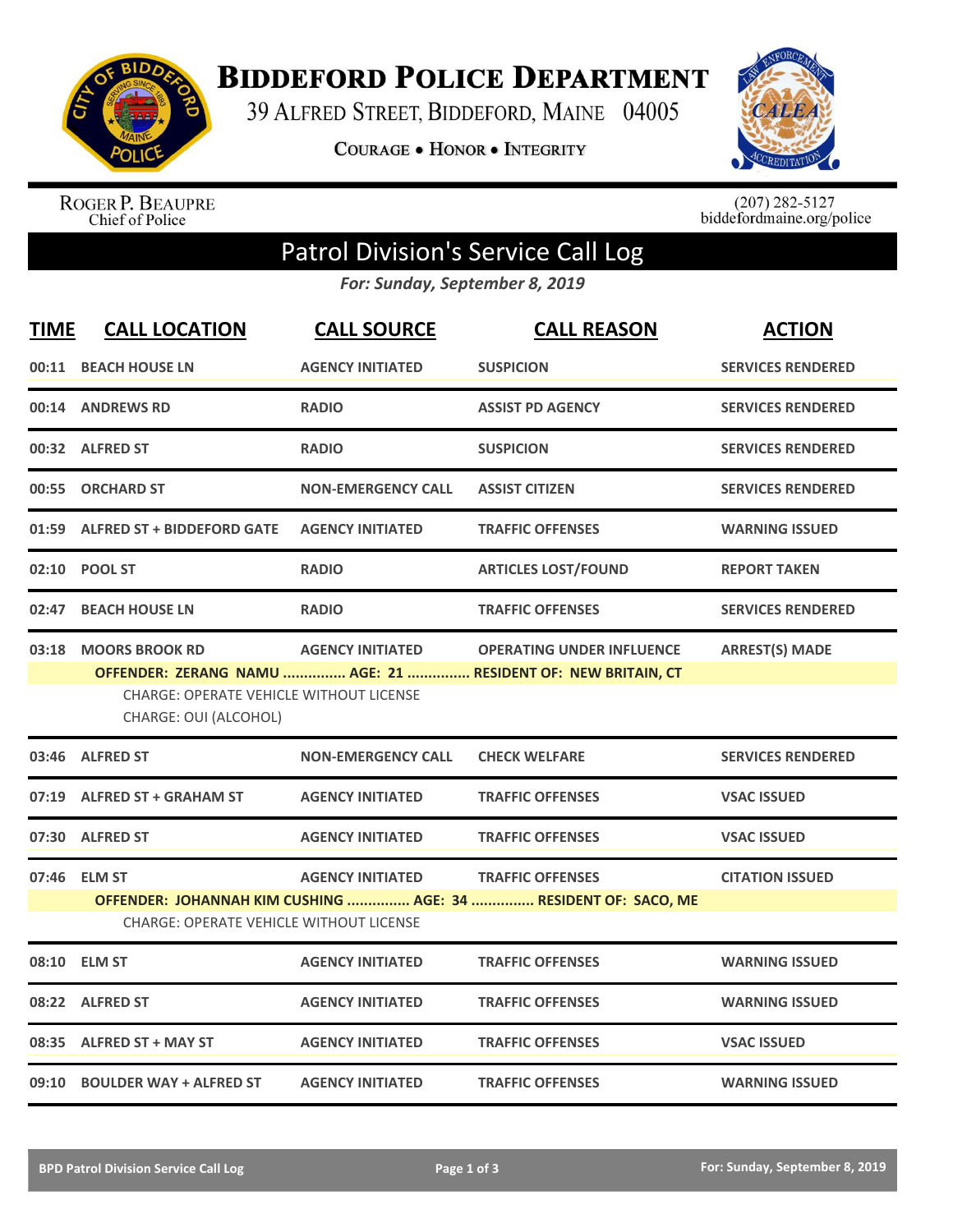| <b>TIME</b> | <b>CALL LOCATION</b>             | <b>CALL SOURCE</b>        | <b>CALL REASON</b>         | <b>ACTION</b>                |
|-------------|----------------------------------|---------------------------|----------------------------|------------------------------|
|             | 09:21 ELM ST                     | <b>NON-EMERGENCY CALL</b> | <b>ARTICLES LOST/FOUND</b> | <b>SERVICES RENDERED</b>     |
| 09:22       | <b>ALFRED ST + JOURNEY WALK</b>  | <b>AGENCY INITIATED</b>   | <b>TRAFFIC OFFENSES</b>    | <b>VSAC ISSUED</b>           |
| 09:35       | <b>POOL ST + MEETINGHOUSE RD</b> | <b>AGENCY INITIATED</b>   | <b>TRAFFIC OFFENSES</b>    | <b>WARNING ISSUED</b>        |
|             | 09:42 POOL ST + HIDDEN FARM RD   | <b>AGENCY INITIATED</b>   | <b>TRAFFIC OFFENSES</b>    | <b>WARNING ISSUED</b>        |
|             | 09:43 ALFRED ST                  | <b>AGENCY INITIATED</b>   | <b>TRAFFIC OFFENSES</b>    | <b>VSAC ISSUED</b>           |
|             | 09:54 SOUTH ST                   | <b>E-911 CALL</b>         | 911 MISUSE                 | <b>SERVICES RENDERED</b>     |
|             | 09:55 ALFRED ST                  | <b>AGENCY INITIATED</b>   | <b>TRAFFIC OFFENSES</b>    | <b>WARNING ISSUED</b>        |
|             | 10:14 SOUTH ST + GREEN ST        | <b>WALK-IN AT STATION</b> | <b>MOTOR VEHICLE THEFT</b> | <b>SERVICES RENDERED</b>     |
|             | 10:35 ELM ST + WACO DR           | <b>AGENCY INITIATED</b>   | <b>TRAFFIC OFFENSES</b>    | <b>WARNING ISSUED</b>        |
|             | <b>10:37 PIKE ST</b>             | <b>E-911 CALL</b>         | 911 MISUSE                 | <b>WARNING ISSUED</b>        |
|             | <b>11:56 GREEN ST</b>            | <b>WALK-IN AT STATION</b> | <b>THEFT</b>               | <b>REPORT TAKEN</b>          |
|             | 11:57 OLD HOLLIS RD              | <b>E-911 CALL</b>         | 911 MISUSE                 | <b>SERVICES RENDERED</b>     |
| 12:04       | <b>GRANITE ST</b>                | <b>NON-EMERGENCY CALL</b> | <b>ANIMAL COMPLAINT</b>    | <b>NO ACTION REQUIRED</b>    |
|             | 12:06 ALFRED ST                  | <b>NON-EMERGENCY CALL</b> | <b>JUVENILE OFFENSES</b>   | <b>NO ACTION REQUIRED</b>    |
| 12:29       | <b>MAIN ST</b>                   | <b>NON-EMERGENCY CALL</b> | <b>TRESPASSING</b>         | <b>GONE ON ARRIVAL</b>       |
|             | 12:35 ALFRED ST                  | <b>NON-EMERGENCY CALL</b> | <b>TRESPASSING</b>         | <b>WARNING ISSUED</b>        |
|             | 12:39 ALFRED ST + EDWARDS AVE    | <b>NON-EMERGENCY CALL</b> | <b>CODES ENFORCEMENT</b>   | <b>REFERRED OTHER AGENCY</b> |
|             | 13:05 POOL ST                    | <b>NON-EMERGENCY CALL</b> | 911 MISUSE                 | <b>NEGATIVE CONTACT</b>      |
|             | 13:09 WENTWORTH ST               | <b>NON-EMERGENCY CALL</b> | <b>HARASSMENT</b>          | <b>SERVICES RENDERED</b>     |
|             | 13:49 PIKE ST                    | <b>WALK-IN AT STATION</b> | <b>THEFT</b>               | <b>REPORT TAKEN</b>          |
|             | 14:20 HARRISON AVE               | <b>NON-EMERGENCY CALL</b> | 911 MISUSE                 | <b>NO ACTION REQUIRED</b>    |
|             | 15:34 WESTERN AVE                | <b>NON-EMERGENCY CALL</b> | <b>SUSPICION</b>           | <b>SERVICES RENDERED</b>     |
|             | <b>16:33 MAINE TPKE</b>          | E-911 CALL                | 911 MISUSE                 | <b>CALL TRANSFERRED</b>      |
|             | 16:49 SOUTH ST                   | <b>NON-EMERGENCY CALL</b> | <b>HARASSMENT</b>          | <b>SERVICES RENDERED</b>     |
|             | <b>16:51 MARINER WAY</b>         | <b>NON-EMERGENCY CALL</b> | <b>ARTICLES LOST/FOUND</b> | <b>NO ACTION REQUIRED</b>    |
|             | 17:03 ALFRED ST                  | <b>AGENCY INITIATED</b>   | <b>CHECK WELFARE</b>       | <b>REFERRED OTHER AGENCY</b> |